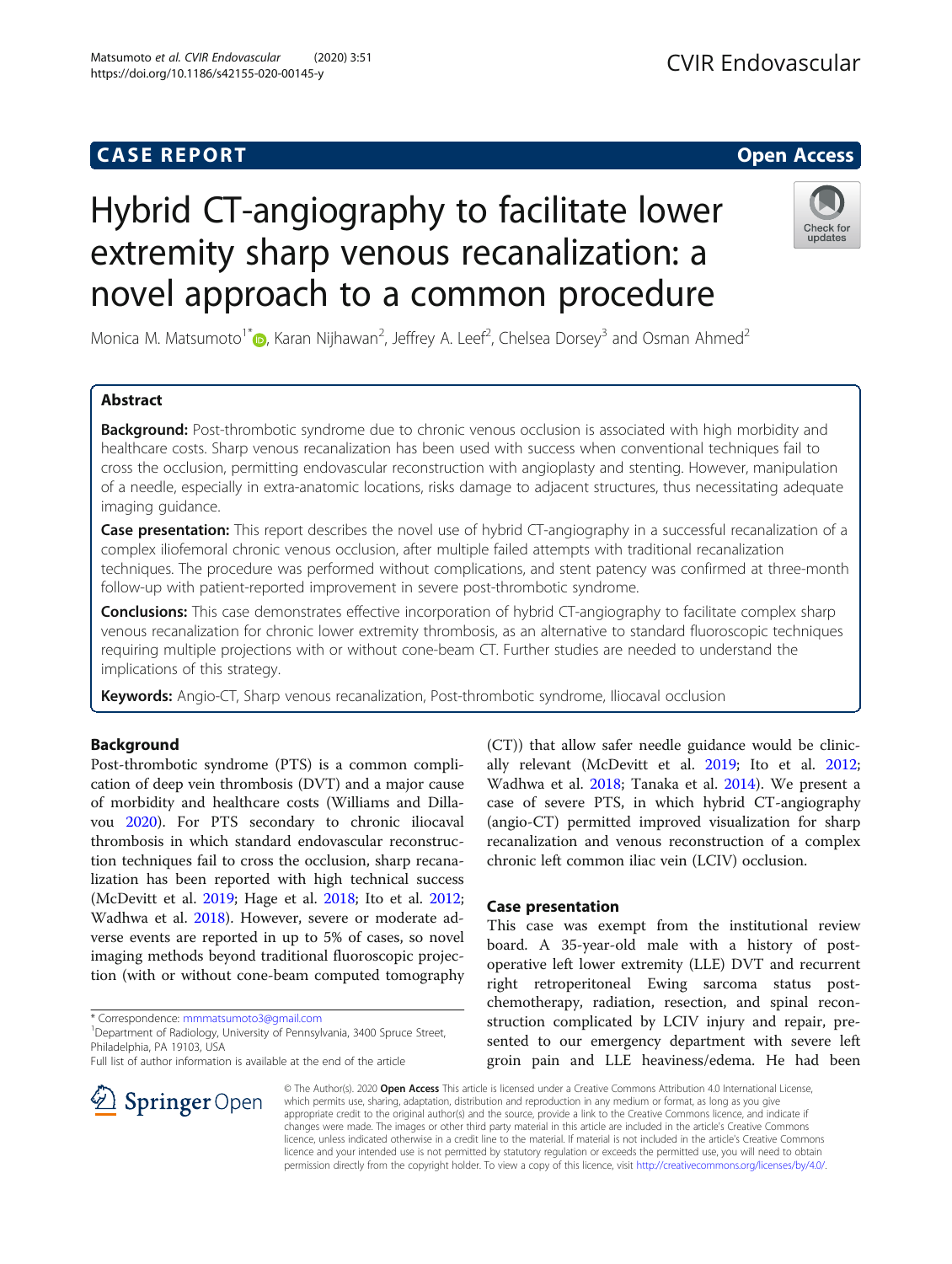discharged three days prior from an outside hospital, where he had undergone three rounds of catheterdirected thrombolysis for extensive acute on chronic LLE DVT, but multiple attempts to recanalize the LCIV occlusion from above and below using standard catheter and wire techniques had failed. He was on therapeutic enoxaparin and reported no chest or abdominal pain and no fever, cough, or chills. LLE duplex ultrasound demonstrated acute DVT with complete occlusion of the distal left external iliac (LEIV) and common femoral (LCFV) veins, partial occlusion of the left deep femoral vein, and acute-on-chronic DVT with partial occlusion of the proximal LCFV. On follow-up with vascular surgery, he received extensive counseling on treatment options and was referred to interventional radiology (IR) for endovascular recanalization; venous-venous bypass was offered as a second option. Physical exam demonstrated pain to palpation of the left groin, as well as edema, erythema, and tenderness of the left thigh and leg. Range of motion and pulses were intact. His Villalta score of 16 was compatible with severe PTS, and recanalization was attempted (Soosainathan et al. [2013](#page-3-0)).

The initial LLE venogram confirmed the duplex ultrasound findings, and conventional recanalization attempts were unsuccessful (Fig. 1a), so the patient returned 1 month later for sharp recanalization under general anesthesia in a room equipped with angio-CT (Infinix-i 4DCT, Canon, Tustin, CA). Sheaths (Flexor; Cook Medical, Bloomington, IN) were placed in the right femoral vein (8F), LCFV (14F), and right internal jugular vein (RIJ) (8F) proximal to the iliac bifurcation. A 5F MPA catheter (Cook Medical) and 0.035″ hydrophilic guide wire (Glidewire; Terumo Interventional Systems, Somerset, NJ) could not be advanced further into the LCIV (Fig. 1b). The RIJ sheath was exchanged for a Rösch-Uchida transjugular liver access set (Cook Medical), EN Snare catheter systems (Merit Medical, South Jordan,

UT) were placed in the RIJ and LCFV accesses, and the LCIV was recanalized with needle puncture across the surgical clips into the extra-vascular space under fluoroscopy (Fig. 1c-d).

Hybrid-CT confirmed the extra-vascular location, as well as positioning of the snares (Fig. [2a](#page-2-0)). Under CT guidance, a 21G needle was advanced percutaneously through the snares. Under fluoroscopic guidance, an 0.018″ V-18 wire (Boston Scientific, Marlborough, MA) was advanced and snared through the LCFV access (Fig. [2a](#page-2-0)-c). Through-and-through "flossing" between the LCFV and RIJ accesses was achieved using a 0.035″ guidewire. Angioplasty (5x20mm Mustang; Boston Scientific) was performed over the LCIV and LEIV, followed by deployment of a Viabahn stent graft (13x50mm; Gore Medical, Flagstaff, AZ) across the extra-vascular connection site with post-dilation  $(12 \times 40)$ mm Mustang) (Fig. [3a](#page-2-0)). A Viabahn stent was chosen to cross the extra-anatomic portion as it is self-expanding and can cover any potential area of injury at this point. Additional Venovo stents (16 × 160 mm, 12x60mm, 14x60mm) (BD Bard, Tempe, AZ) were deployed in the LCIV and LEIV across the Viabahn with extension into the LCFV, followed by angioplasty (14x40mm Atlas; BD Bard) (Fig. [3b](#page-2-0)). Rheolytic thrombectomy (AngioJet; Boston Scientific) was performed for acute thrombus throughout the LCFV and LEIV, with patency and restoration of normal luminal caliber on postthrombectomy venogram (Fig. [3c](#page-2-0)).

The patient tolerated the procedure well without major complications. Serial creatinine remained at baseline, and hematocrit returned to normal after 24 h. The patient received a 300 mg loading dose of clopidogrel, in addition to heparin drip for 36 h, and was discharged on post-procedure day two on therapeutic enoxaparin and 75 mg clopidogrel daily. He reported marked clinical improvement in leg swelling at one-week follow-up phone



Fig. 1 a CT demonstrated clips at level of LCIV origin (arrow) from prior surgical ligation of the LCIV, which were likely contributing to chronic occlusion of the vessel and complex recanalization techniques required; **b** Initial LLE venogram in the extreme RAO view shows flush occlusion of LCIV (arrow), in addition to postoperative findings related to L4 corpectomy and posterior lumbar fusion hardware; c Sharp recanalization needle was advanced from the proximal LCIV in the direction of the LEIV into the extra-vascular pelvic space (solid arrow), thus bypassing the known occlusion, confirmed on hybrid CT; **d** The two snares could now be advanced above (solid arrow) and below (dotted arrow) the area of occlusion and were confirmed to be close to each other on both AP and oblique projections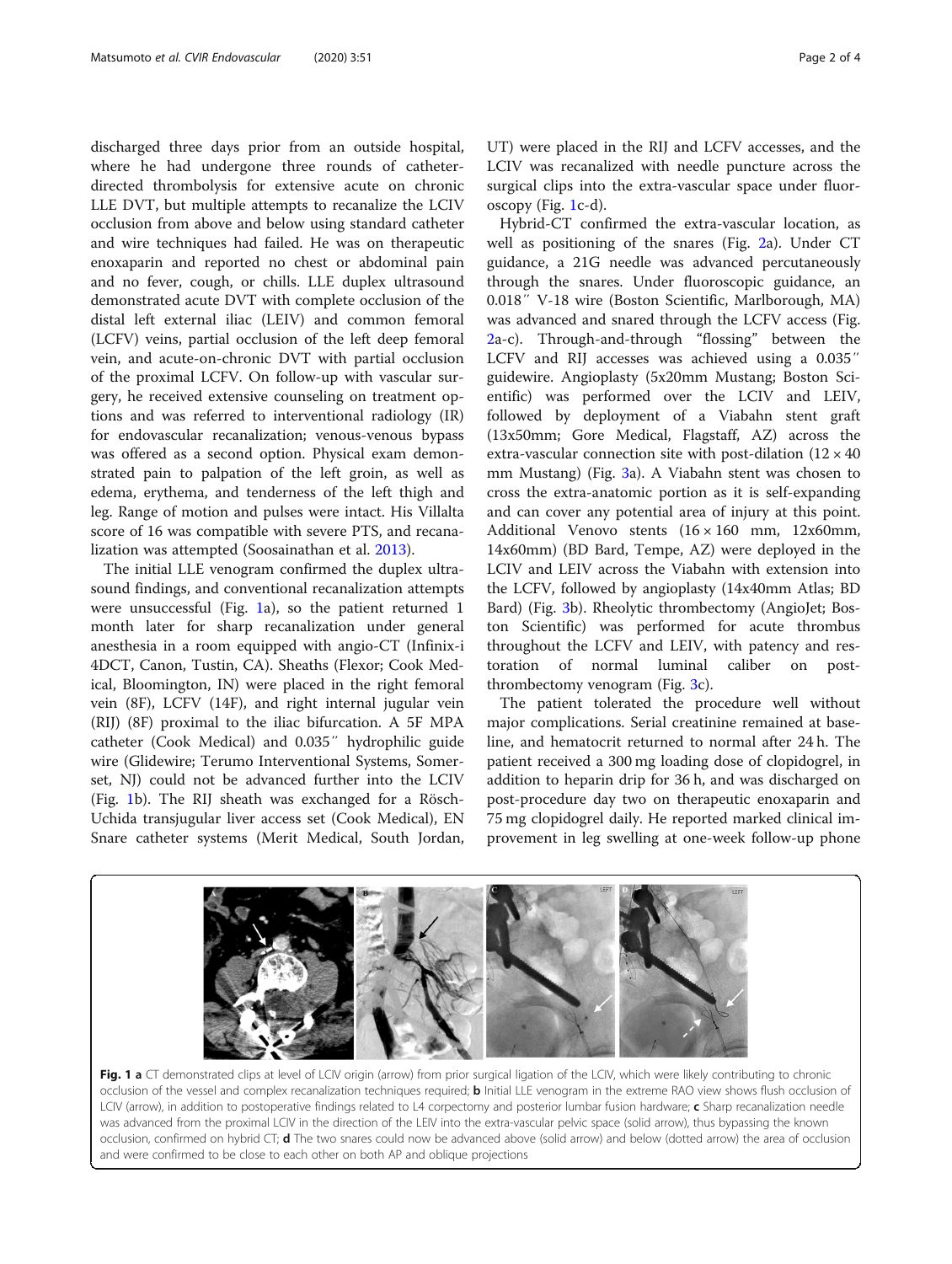<span id="page-2-0"></span>

call. On three-month follow-up he underwent IVC filter removal and LLE venogram, demonstrating widelypatent LCIV and LEIV stents. His Villalta improved to 6. He is currently scheduled for six-month venous duplex ultrasound follow-up.

# Conclusions

This case demonstrates strategic use of angio-CT to guide sharp recanalization of a chronic LCIV occlusion causing severe PTS in a patient with a complex surgical history and chronic occlusion refractory to prior

recanalization attempts. Furthermore, long segment extra-anatomic sharp recanalization of the left iliocaval confluence left little room for technical error due to the proximity to the right iliac artery bifurcation (McDevitt et al. [2019;](#page-3-0) Ito et al. [2012](#page-3-0)). Given the need for precision and safety, angio-CT integrating volumetric CT fluoroscopy with fan beam CT machinery in the same room, as opposed to C-arm cone-beam CT, was utilized (Tanaka et al. [2014](#page-3-0); Toyoda et al. [2009](#page-3-0)). The hybrid system is more frequently employed for interventional oncology and is not well described for chronic venous occlusions,



vascular connection created; b Additional Venovo stents (arrows) were deployed in the neo-LCIV and LEIV across the Viabahn with extension into the LCFV; c Post-angioplasty venogram showed patency of the left femoral and neo-iliac veins with restoration of normal luminal caliber